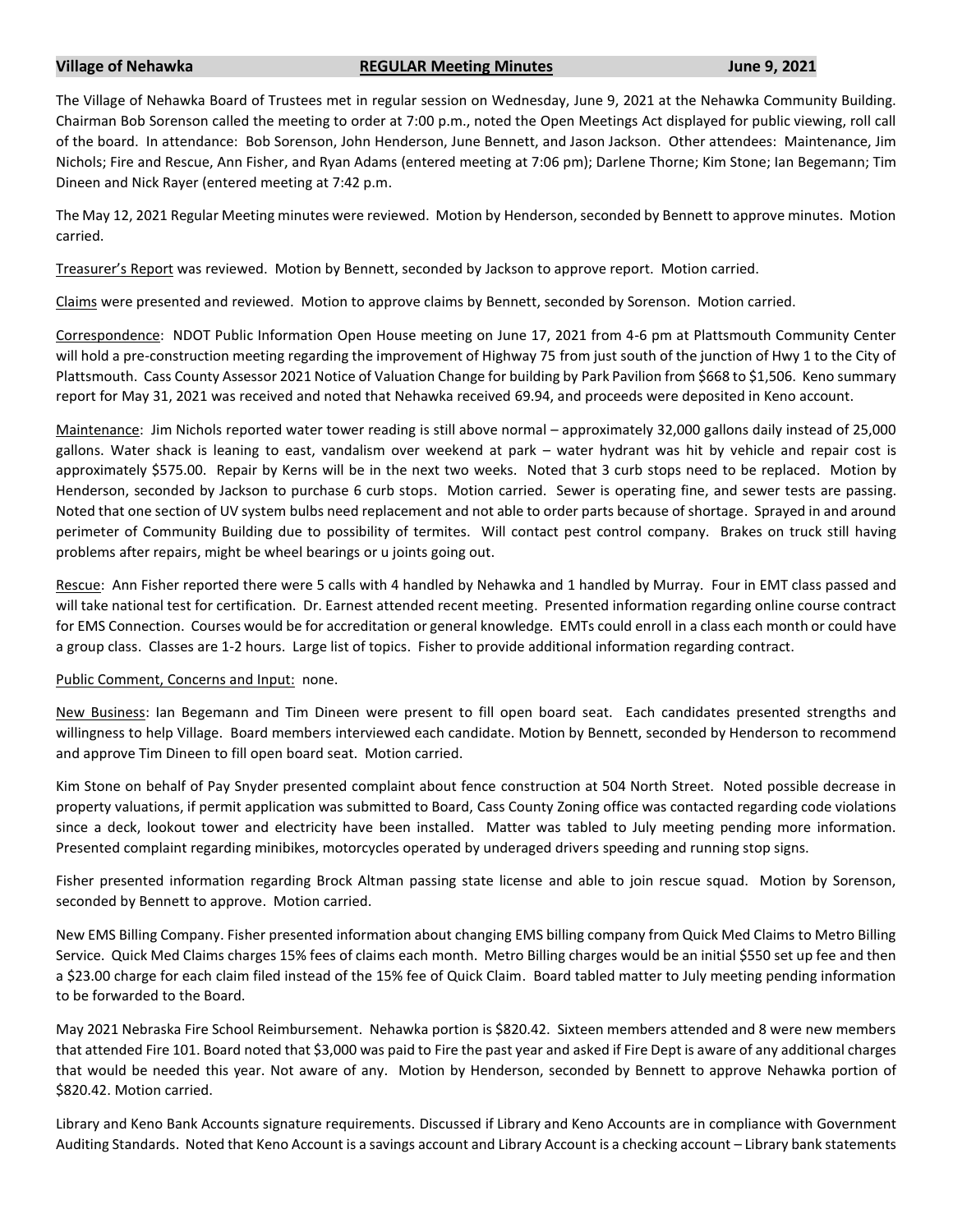are not mailed to Village Office but to Library volunteer. Board questioned if each account complies and requested that volunteers of Parks and Library be invited to July board meeting to present information.

Water/Sewer late fee was discussed. Suggestion of reducing the \$50 fee to a proposed \$25 was discussed. Board determined that amount would not change, and no action taken.

Water/Sewer Notice of Disconnection. Noted that bills are generated and mailed on the 17<sup>th</sup> of each month to give ample time for payment. Disconnection notices are generated at the third month and mailed with the monthly bill. No action by board.

Water rates were discussed. Present rates are \$31/per 3,000 gallon minimum usage and \$7/over 1,000 gallon minimum usage. Discussed need for repairs and proposed an increase of \$5.00 per 3,000 gallon minimum usage to a proposed new rate of \$36/per 3,000 minimum usage. No rate change to amount over minimum usage. Motion by Henderson, seconded by Sorenson to approve proposed rate increase pending Ordinance to comply. Matter was tabled to July Board meeting. Board discussed the need to apply for grants to help with repairs and will research grant options.

Water Meter Installation Issue. Presented and discussed leaks after new readable water meter was installed. Plumber's evaluation was read noting many incorrect water pipes, that there was no water meter in residence, and sewer pipes broken and repaired with tape. Noted that 3 callbacks were needed to remedy leaks due to issues with incorrect water lines in residence. Customer was notified that due to multiple issues of incorrect water piping and sewer issues in residence, the Village would not take responsibility for future leaks.

Adding Rock South of Flagpole /Rock for fill next to Elm Street. Discussed the need for rock to fill next to new concrete – 10-12 tons of rock requested. Motion by Henderson, seconded by Bennett to approve. Motion carried.

Sealing Streets. To help with preserving the streets especially during freeze thaw cycles and holding off on need of resurfacing, discussed sealing the following: railroad tracks to bridge, Elm Street to Maple Ave. Tabled to July meeting.

Tri-State Contractors. Meet with contractors to survey street needs. Noted 14 areas to be sealed and fixed for the first-year maintenance at a cost of \$21,709. A 2-inch asphalt overlay from railroad tracks to bridge at a cost of \$16,721. Discussed need to keep base and advantage of concrete vs asphalt overlay and cost difference. Matter was tabled to July meeting.

Village Pickup fringe benefit classification. Board received a memo from attorney detailing information of a Village owned vehicle. Since attorney was not in attendance, matter was tabled to July meeting.

Old Business: Sewer Leak at Sherman Ave and North Street. Noted that the caution tape and poles around leak area was removed by homeowner. A notification and demand letter requiring repair or replacement to damaged sewer line was mailed on May 28<sup>th</sup> via First Class and Certified mail with return receipt. Homeowner will have 30 days to repair or replace sewer line.

Billboard lighting at Spur & Highway 34 update. Will need 2 LED 2500 lum solar lighting for top of billboard. Cost was corrected from \$59 to approximately \$99. Jackson will order and install lighting. Motion by Bennett, seconded by Dineen to approve. Motion carried.

Community Bldg gutter repair update. Gutters were cleaned out, but no sealant was applied due to time restraint. Sealant will be applied in the next couple of weeks.

Any other business pertinent to Village Operation. Noted a new library roof was installed with no issues to report. Clerk noted that 11 federal tax notices were received from IRS. Seven requiring payments for penalty/interest and four demands for payment. For the seven notices, Form 843 was prepared and mailed to IRS. Will call accountant for further direction regarding remaining notices. Presented a map of street closures and parking for July 17<sup>th</sup> event to accommodate motorcycle and car show. Noted that Library will have an open house from 9-11 a.m. and would like to be listed on event flyer.

Motion by Bennett, seconded by Henderson to adjourn at 9:21 p.m. Motion carried.

## **CLAIMS – JUNE 2021**

| Account        | Vendor           | <b>Description</b>                                                                                                             | <b>Balance Total</b> |
|----------------|------------------|--------------------------------------------------------------------------------------------------------------------------------|----------------------|
| <b>GENERAL</b> | Jimmy Nichols    | Salary - Maintenance                                                                                                           | 2,173.51             |
|                | Patricia Neu     | Salary - Clerk/Treasurer                                                                                                       | 670.23               |
|                | Patricia Neu-Exp | 1 roll postage stamps (\$55)/ Postage (\$1.20)<br>for Drinking Water Report / Postage (\$7.00)<br>certified mail re sewer leak | 63.20                |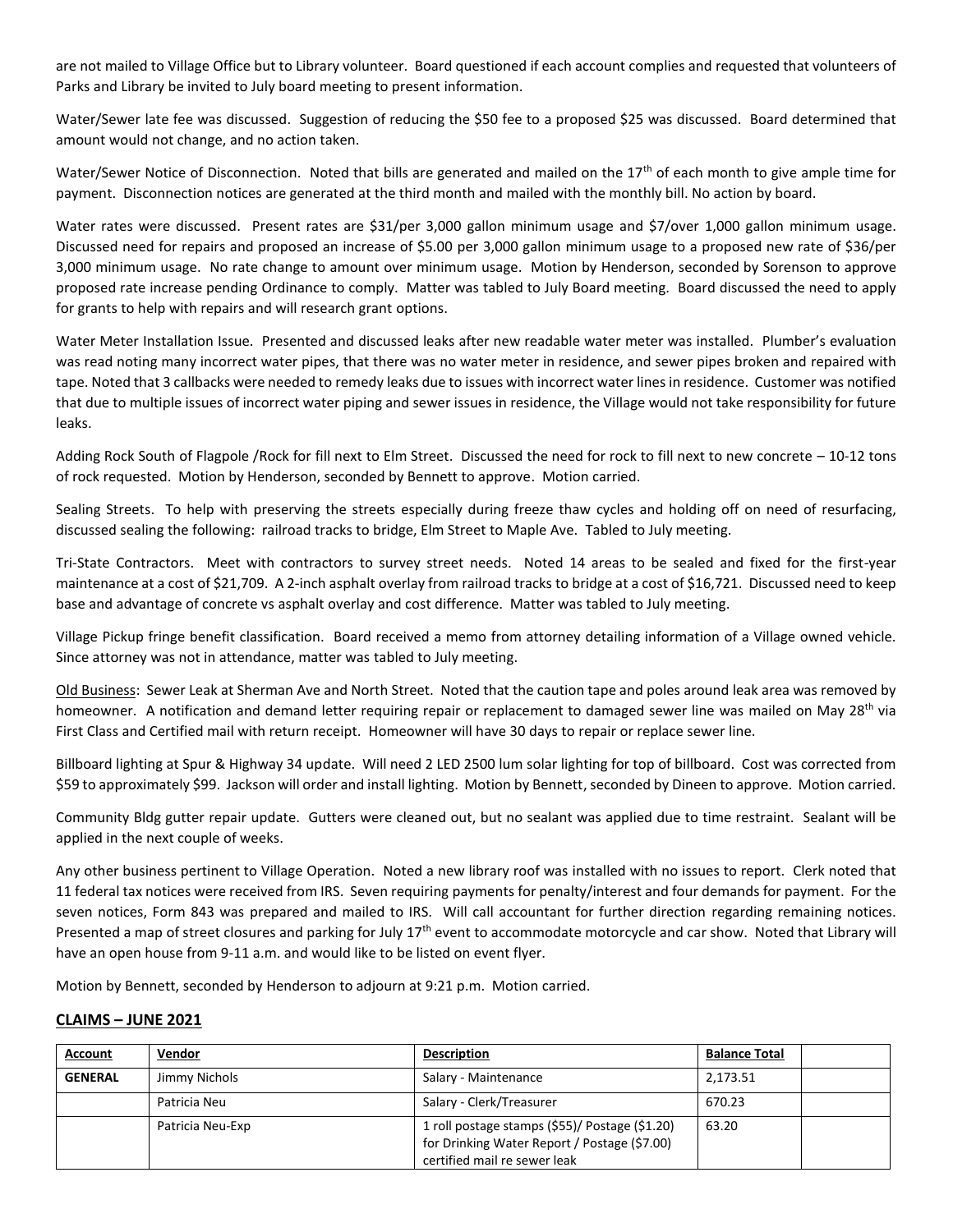|                  | <b>AKRS Equipment</b>                          | V-belt for Tractor                                                                  | 86.60    |           |
|------------------|------------------------------------------------|-------------------------------------------------------------------------------------|----------|-----------|
|                  | <b>AKRS Equipment</b>                          | Parts for Tractor (Arm, Kit, Lock nut)                                              | 78.50    |           |
|                  | <b>Frontier Coop</b>                           | Fuel - maintenance pick-up / tractor                                                | 192.55   |           |
|                  | Future Technologies, now Nextlink Internet     | Village Office Internet service                                                     | 35.00    |           |
|                  | Meeske Hardware Inc.                           | (2) Flex Seal / Duct Tape / Mini Mongo<br>Flashlight                                | 54.86    |           |
|                  | NPPD-217 Sherman Ave                           | Electricity - Village Whistle                                                       | 31.58    |           |
|                  | NPPD-217 Sherman Ave                           | Electricity - Community Bldg parking lights                                         | 35.24    |           |
|                  | NPPD-217 Sherman Ave                           | Electricity - Community Bldg                                                        | 92.60    |           |
|                  | NPPD-221 Elm St                                | Electricity - Library                                                               | 31.58    |           |
|                  | NPPD-301 Main St                               | Electricity - Park Light and Pavilion                                               | 31.58    |           |
|                  | NPPD-Corner of Main & Elm St                   | Electricity - Flagpole Light                                                        | 31.58    |           |
|                  | NPPD-Main St & Washington                      | Electricity - Ballfield Lights                                                      | 73.86    |           |
|                  | NPPD-Main St & Washington                      | Electricity - Ballfield Concession Stand                                            | 38.06    |           |
|                  | NPPD-Streetlights                              | <b>Electricity - Village Streetlights</b>                                           | 383.77   |           |
|                  | <b>Papillion Sanitation</b>                    | <b>Community Bldg Trash Service</b>                                                 | 48.00    |           |
|                  | ProTech Electric Services, Inc.                | Repair: New Wood Pole/lighting at Ballfield                                         | 9,950.00 |           |
|                  | Reinsch Slattery Bear Minahan & Prickett<br>PC | Village Attorney - May fees                                                         | 612.00   |           |
|                  | Windstream 4022270100                          | Village Whistle                                                                     | 35.91    |           |
|                  | Windstream 4022279923                          | Village Office Phone                                                                | 104.15   |           |
|                  | United States Treasury - Form 941V             | Employer's Quarterly Fed WH Tax 2017 Qtr 4                                          | 2,282.22 |           |
|                  | <b>Total General Account:</b>                  |                                                                                     |          | 17,136.58 |
|                  |                                                |                                                                                     |          |           |
| <b>SEWER</b>     | Jesse Keene                                    | Back up fee                                                                         | 25.00    |           |
|                  | Future Technologies, now Nextlink Internet     | Sewer Plant Internet Service                                                        | 35.00    |           |
|                  | <b>Midwest Laboratories</b>                    | Sample Test                                                                         | 36.78    |           |
|                  | Meeske Hardware Inc                            | 81 oz Disinfect Bleach                                                              | 9.88     |           |
|                  | NPPD-Nehawka & Maple                           | Electricity - Sewer Plant                                                           | 412.23   |           |
|                  | NPPD-Water Treat Newahwka Rd                   | Electricity - Lights                                                                | 11.44    |           |
|                  | <b>Total Sewer Account:</b>                    |                                                                                     |          | 530.33    |
|                  |                                                |                                                                                     |          |           |
| <b>WATER</b>     | W-Cass County Rural Water District No 1        | Water Supplier                                                                      | 3,986.40 |           |
|                  | First Class Plumbing Heating & A/C Inc         | Install 8 new readable water meters / trip<br>charge                                | 755.00   |           |
|                  | First Class Plumbing Heating & A/C Inc         | Install 6 new readable water meters / trip<br>charge                                | 398.75   |           |
|                  | Municipal Supply Inc.                          | 10 readable water meters w/receptacle,<br>couplings and gaskets                     | 1,536.06 |           |
|                  | Municipal Supply Inc.                          | (4) 3/4 Mtr Coup 2 1/2" Long                                                        | 70.20    |           |
|                  | Meeske Hardware Inc.                           | Stranded Wire Stripper / 10 Pk Wire<br>Connector / Heat Shrink Tape / Electric Tape | 28.40    |           |
|                  | Nebraska Public Health Env Lab                 | Monthly Water Sample Test                                                           | 15.00    |           |
|                  | NPPD-Maple & Ave N                             | Water Bldg - Electricity                                                            | 50.60    |           |
|                  | <b>Total Water Account:</b>                    |                                                                                     |          | 6,840.41  |
|                  |                                                |                                                                                     |          |           |
| <b>AMBULANCE</b> | Quick Med Claims (Auto Withdrawal on<br>20th)  | Ground Trips/Revenue                                                                | 281.03   |           |
|                  | <b>Emergency Medical Products</b>              | Sanitizing Fogger / Sani-Cloth Wipes                                                | 111.81   |           |